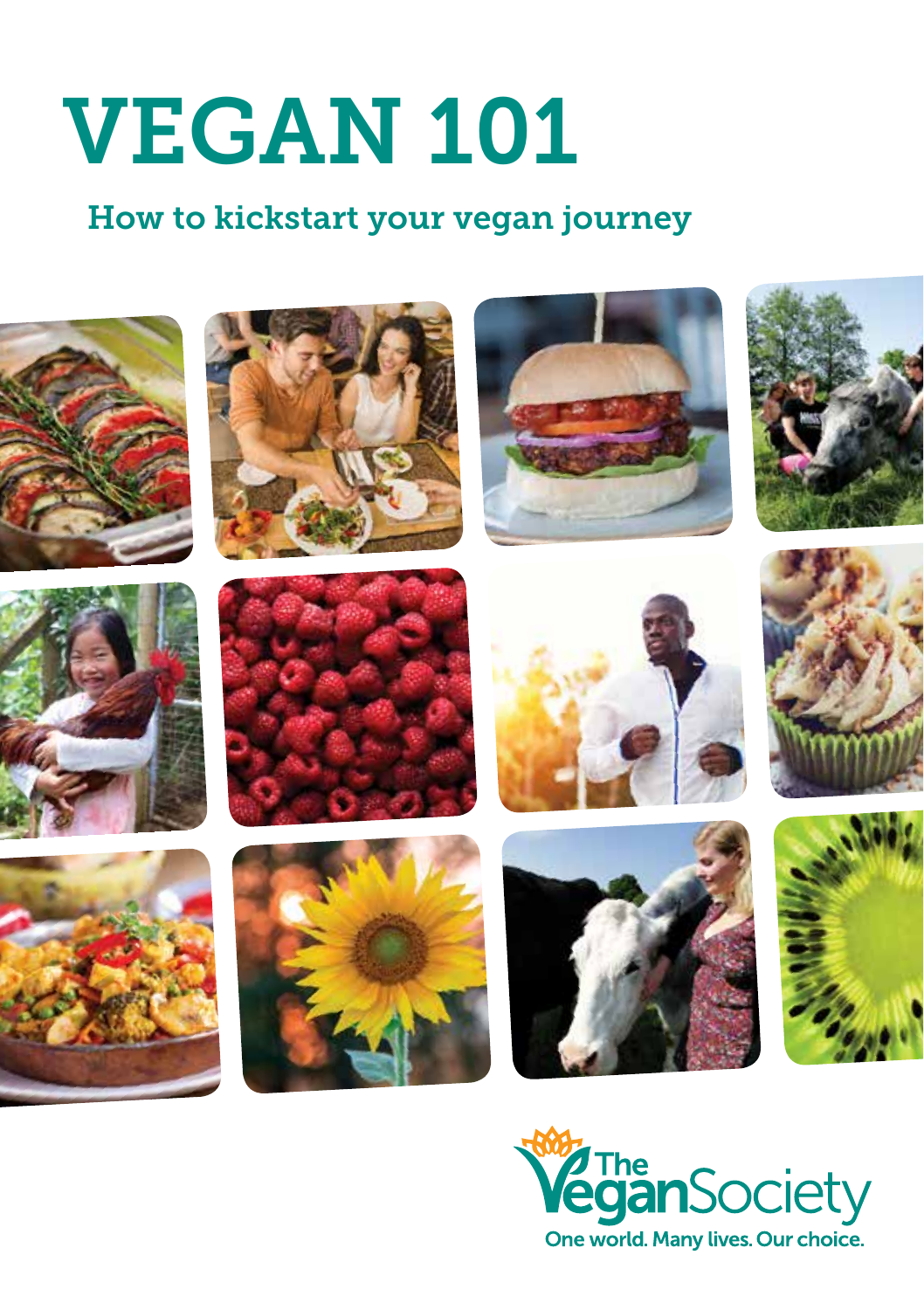## WELCOME TO VEGAN

## PLANT-BASED **BENEFITS**

Vegan living is…

#### **Healthy**

But don't just take our word for it. There are so many incredible vegan athletes out there excelling in fields from speed to endurance to strength. If they can thrive on a plant-based diet, anyone can! But even if you're not an ultra-marathon runner you can still reap the benefits. We tend to eat more fruits and vegetables, more fibre and less saturated fat when we go vegan, which is part of the reason why vegans are thought to have lower risks of heart disease, type 2 diabetes, obesity and certain forms of cancer.

#### Easy

Like any lifestyle change, vegan living takes a little practice. In the early days there is a steep learning curve, but once you have picked up some great new recipes and found replacements for your old favourites it will be a breeze. Once you've been vegan for a few weeks it will feel as easy and natural as anything.

#### **Affordable**

There is a common misconception that vegan food is expensive, but it can also be one of the most affordable diets out there. Cheap vegan staples such as fruit and veg, rice, potatoes, beans, herbs and spices can make a million tasty different meals. On the other hand – you know what is expensive? Meat and cheese.

Many people say that going vegan is the best thing they've ever done – their only regret is not doing it sooner. So what are you waiting for? There's a whole world of positive benefits just around the corner.

Let's start with the basics. What is veganism? Vegans avoid all use of animals, for food, clothing, product testing, entertainment and more. One of the fastest-growing lifestyle movements, there are now over half a million vegans living in Great Britain. This has trebled in the past ten years, and is showing no sign of slowing down.

So why the increase? People are simply waking up to all the positive effects of going vegan. By refusing to fund the cruel and unethical use of animals, we also help to protect the environment by choosing a more sustainable lifestyle. And given that we can thrive and enjoy great health on a balanced plant-based diet, all while enjoying delicious food, what's not to love?

In this leaflet you will find the basic info you need to get started on your vegan transition. All of this information is also available on the free VeGuide app and 30 Day Vegan Pledge – find both at *vegansociety.com/go-vegan*.

#### **Delicious**

It's time to let you in on a secret. Vegans eat the same as most other people. Ask the average vegan what they eat and they will be stumped to give you a short answer. Whatever you like – be that pasta, curry, stir-fry, burgers, salads, pies, cakes, ice cream, take-away – there are vegan versions of everything, and they're just as good.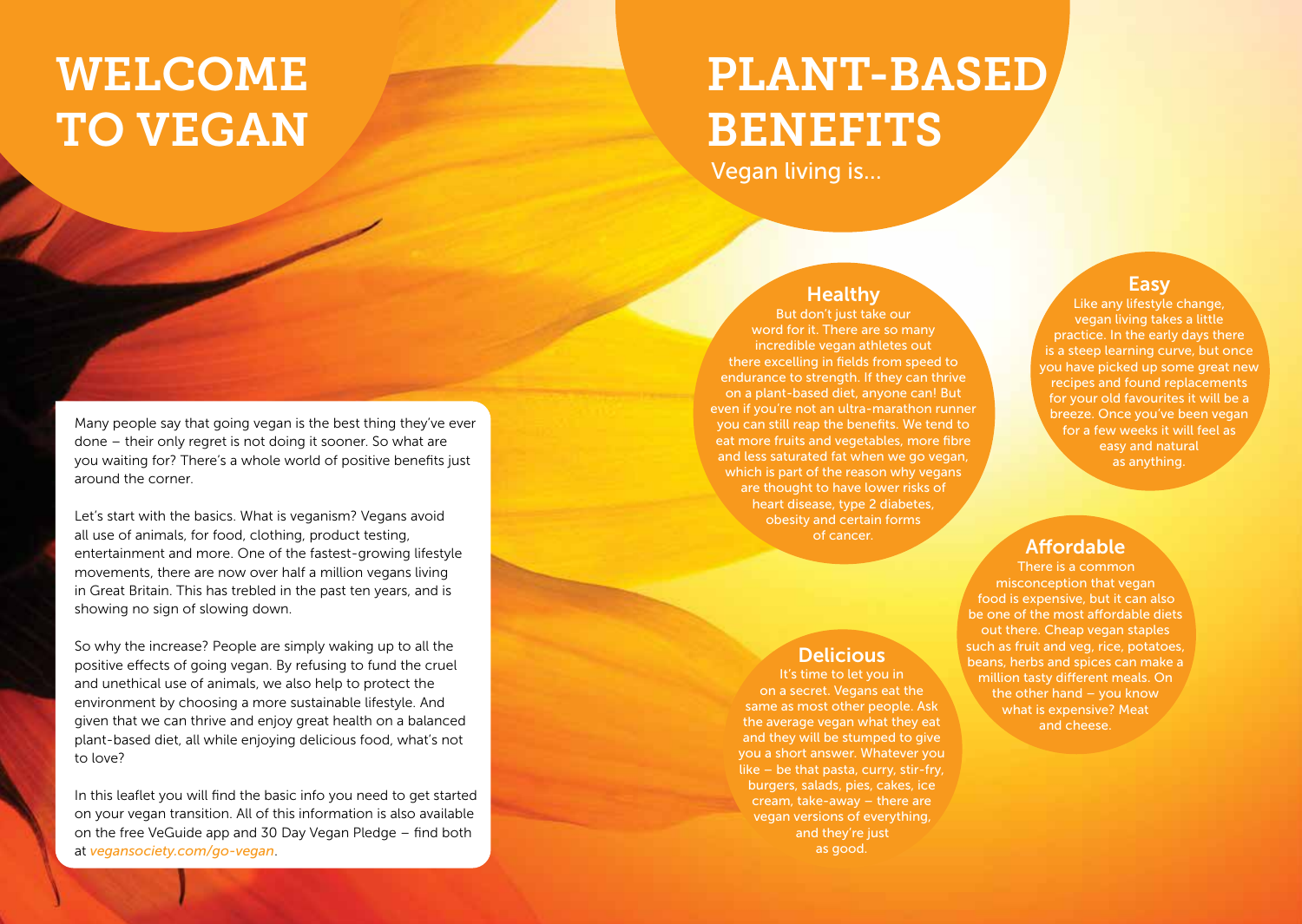## GETTING STARTED

SWAP IT OUT

You know what's great? You've chosen to go vegan at the best possible time in the history of veganism. We've got vegan versions of any product you can think of, which makes transitioning easier than ever before.

#### Meat

If you're looking to replicate the taste and texture of meat products, there are plenty of options in your local supermarket frozen section. Here you can find vegan burgers, sausages, nuggets, mince and more.





#### **Dairy**

There are more kinds of plant milk than you can shake a stick at, so you're sure to find one you like. Vegan cheese is becoming far more widely available, plus vegan yoghurt, cream, ice cream and custard.

#### Eggs

If you're looking to replicate scrambled eggs, using tofu works a treat. Chickpea flour does a great job making quiches and omelettes, while you can replace eggs in baking with a whole host of options from mashed banana to vegetable oil to commercial egg replacer powders.



Specialist health food shops such as Holland and Barrett will have even greater variety – which is good news for Vegan Society members, who receive a 10% discount

Everyone goes vegan in their own way. Whether that's diving in headfirst or making a gradual transition over a few weeks – either is fine. You need to decide what will be the best and most sustainable way for you to do it.

If you're not ready to go 100% vegan straight away, there are a few different approaches to take. One good idea is to start with vegan breakfasts, and then introduce vegan lunches too, before going the whole shebang.

And don't worry if you slip up and eat something non-vegan by accident. We've all been there. Don't feel that your veganism is broken and there's no point trying anymore – just hop right back on the wagon and keep trying your best. That's what veganism is about.

You also don't need to be an amazing cook to be vegan, but you will probably find yourself cooking more. Which isn't a bad thing! To get yourself started cooking vegan, you can search for your favourite meals online. Search for 'vegan chili', 'vegan lasagne', 'vegan cookies' or whatever takes your fancy.

Check out *vegansociety.com* for hundreds of great recipes.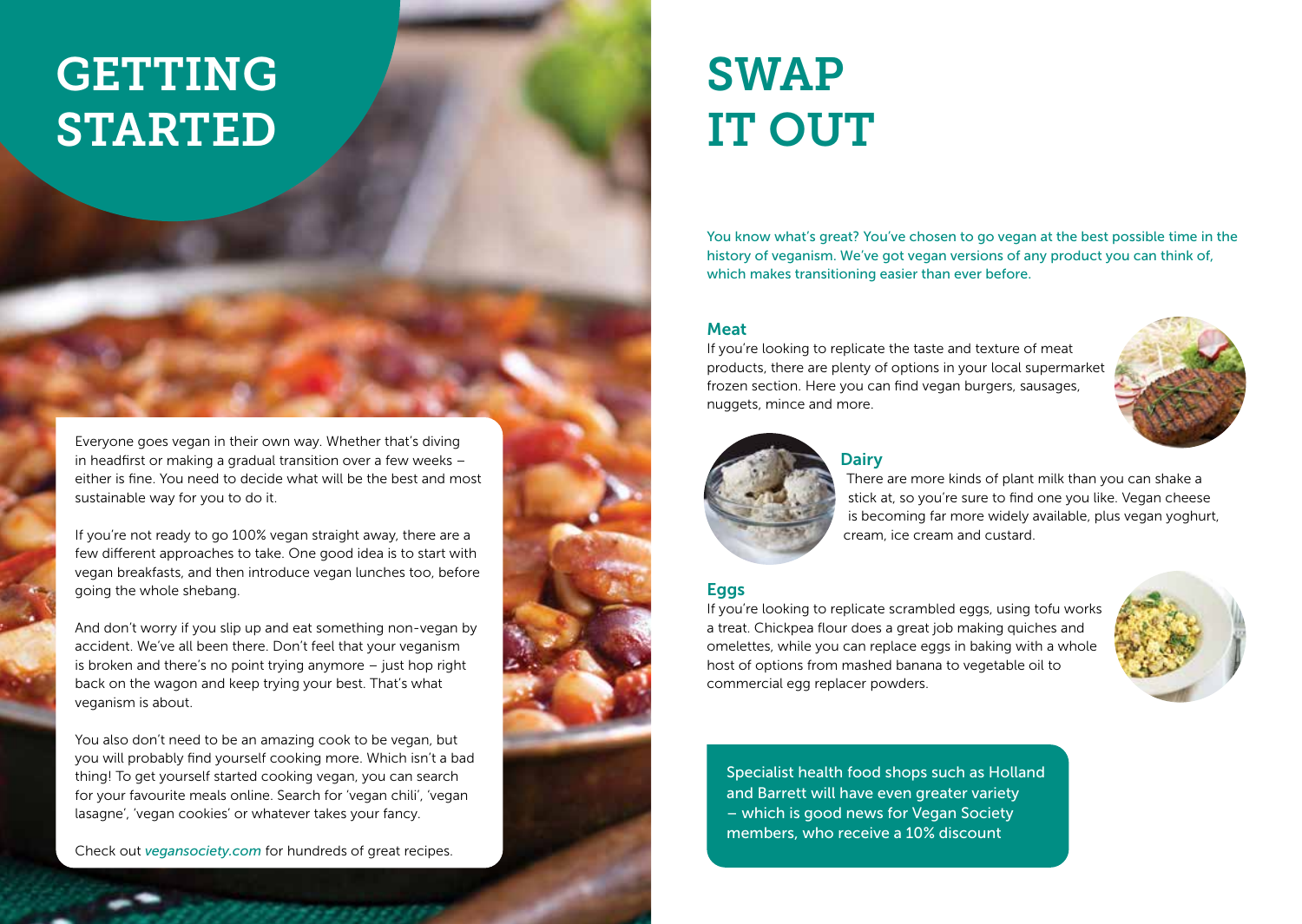## OUT AND ABOUT

## THE SOCIAL SIDE

Worried about how convenient a vegan lifestyle will be? Well we've got news for you – times are changing. Cafes and restaurants are starting to take note of the power of the vegan pound, with delicious vegan options to be found in a growing number of independents and chains.

If there are no vegan options on the menu, talk to the staff and see what they can do for you. You'll get them thinking creatively about vegan cooking, while making life easier for the next vegan to come along.

You can also check out local vegan-friendly restaurants and shops on *happycow.net*.

#### LIFESTYLE

But a vegan lifestyle isn't just about food, I hear you say. As well as avoiding animal products in their diet, vegans also avoid the use of animals for clothing, research and entertainment.

While this might seem daunting to begin with, remember going vegan is about doing your best. You don't need to immediately rip up all of your carpets and replace them with synthetic wool. If you would like to continue using your non-vegan clothing and cosmetics until they run out or wear out, you can do this. Just make sure you find vegan versions to replace them with eventually.

Look out for the Vegan Trademark on cosmetics and toiletries to ensure that the product contains no animal ingredients and has not been tested on animals.



#### Worried about the social aspects of going vegan? Here are a few tips to get you off to a good start.

• Get involved in cooking, if you are not already the primary chef of the house. Make it easy for those you share meals with by swapping in vegan ingredients, or make food for the whole house which everyone can enjoy together. Cake is a great way to win people over.

• Do your research so if someone questions your decisions, you can back up what you're doing. Present these points in a friendly and even-handed way, but remember if someone's not really listening to your answers, you don't have to continue the conversation.

• Remember your reasons for going vegan. If it feels like the people around you don't understand or respect your decision, this can be tough. But it doesn't change the fact that you're doing an amazing thing – for the animals, for the planet, for yourself.

• Find a community of like-minded people. It's important not to feel isolated, so if you don't know any vegans – find some! Search for groups in your area, go to vegan events, and get chatting to like-minded people online. You are not alone.

• Hang in there! Remember you're going to get most awkward questions when you first go vegan. Once those around you see that you're happy and you're sticking with it, they will accept it as part of you, and maybe even look into getting involved themselves.